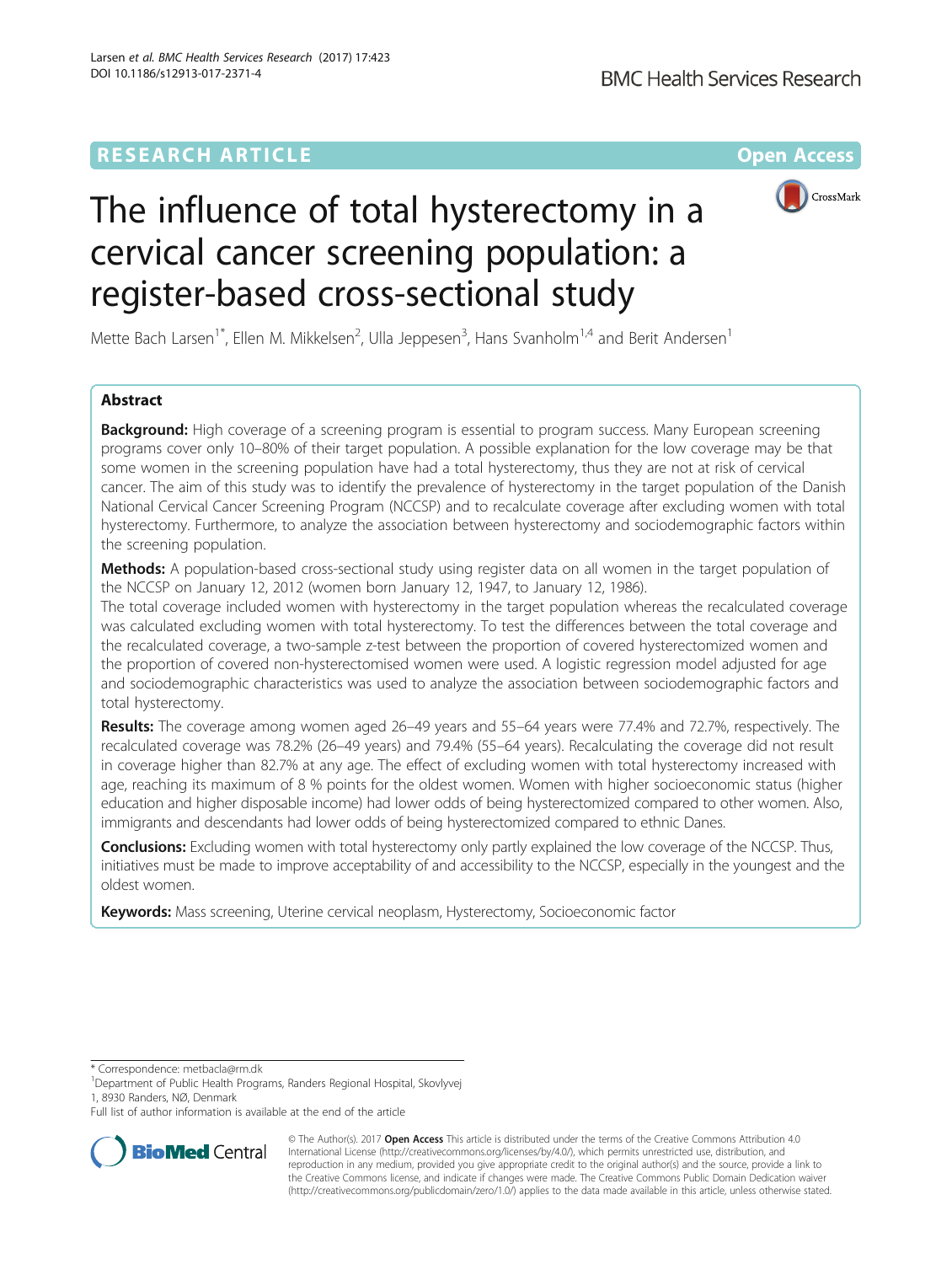## Background

In Europe, cervical cancer is the sixth most common cancer in women [[1\]](#page-6-0). However, the incidence has been decreasing in most European countries with the introduction of cervical cancer screening programs; a similar decrease is not seen in countries without organized screening programs, such as in Eastern Europe [\[2](#page-6-0), [3](#page-6-0)].

High coverage of a screening program is essential to program success. However, many European systematic cervical cancer screening programs cover only 60–80% of their target populations; some as few as 10% [[4, 5](#page-6-0)]. Coverage of the Danish National Cervical Cancer Screening Program (NCCSP) is 75% where the desired quality standard is >85% coverage [\[6](#page-6-0)].

A possible explanation for the low coverage may be that some women in the screening population have had a total hysterectomy, thus they are not at risk of cervical cancer. Hysterectomy is the most frequent major gynecologic surgical procedure, with yearly rates varying from 5.4 per 1000 women (USA) to 1.2 per 1000 women (Norway) [\[7](#page-6-0)]. In a 2-year period (1998–2000), more than 10,000 hysterectomies were performed in Denmark on benign indications [\[8](#page-6-0)] and between 2006 and 2011, 1.7 hysterectomies were performed per 1000 women [[9](#page-6-0)]; this indicates that the prevalence of hysterectomy in the NCCSP target population may be substantial. Furthermore, sociodemographic status is associated with participation in the NCCSP [\[10\]](#page-6-0). Thus, women with low educational attainment and low income, single women, and non-ethnic Danes are less likely to participate in the NCCSP. However, little is known about the sociodemographic characteristics of women included in the target population for cervical cancer screening who have had a total hysterectomy.

The aim of this study was to identify the prevalence of hysterectomized women in the target population for cervical cancer screening (women ages 23–64 years) and to recalculate coverage of the NCCSP after excluding hysterectomized women. Furthermore, we evaluated if hysterectomy among women in the target population was associated with selected sociodemographic factors.

## Methods

### Study design

The study was a population-based cross-sectional study using data from registries.

#### Setting

Screening policies vary between countries [[11\]](#page-6-0) but European guidelines recommend that organized cervical cancer screening programs include women before they reach age 35 years and continue at least until they reach 64 years. Depending on disease burden and resources, screening could begin earlier and/or end later than recommended. The recommended screening interval is 3–5 years, and the recommended screening method is a sample of cellular material from the uterine cervix (cervical cytology). In Denmark, cervical cancer screening was introduced locally in 1962 and non-systematically implemented in the rest of the country until reaching nationwide coverage in late 1990s. All Danish women between 23 and 49 are now offered cervical cancer screening three years after their last screening test or last invitation; women between 50 and 64 years five years after the last screening test or last invitation [[6, 12\]](#page-6-0). Danish women also have the possibility to be tested opportunistically by a general practitioner or a gynecologist. All screening procedures and treatment in hospitals, e.g. hysterectomy, is free of charge in Denmark.

#### Study population

Inclusion criterion was women being in the NCCSP target population on 12 January 2012. Women, who had been in the screening population for less than one entire screening round, corresponding to women <26 years on 12 January 2012, were excluded. Furthermore, as women aged 50–54 years, are in a transition period between invitations every third and every fifth year, these women were also excluded. Thus, the study population included women born from January 12, 1947, to January 12, 1957 and from January 12, 1963 to January 12, 1986.

#### Data

The study population was identified from the Danish Civil Registration System, which is updated daily and holds information such as age and gender for all Danish residents [\[13](#page-6-0)].

Data on hysterectomized women in the study population were retrieved from the Danish National Patient Registry (NPR), which includes data on hospital contacts since 1977. Only total hysterectomy was included in this study; women with a supracervical hysterectomy were not considered as they should remain in the screening program. From 1977 to 1994, diagnoses and procedures in the NPR were classified according to the International Classification of Diseases (ICD) 8 and afterwards according to ICD10 [\[14\]](#page-6-0). The following procedure codes were used to identify women with total hysterectomy: 61,020, 61,040, 61,050, 61,100, 61,780, 62,300, 72,230, 72,240, and 72,650 (ICD8) and KLCD00, KLCD01, KLCD04, KLCD10, KLCD11, KLCD30, KLCD31, KLCD40, KLDC13, KLDC20, KLDC23, KLCD96, KLCD97, KLEF00B, KLEF13, and KMCA33 (ICD10).

From the Danish National Pathology Registry [\[15](#page-6-0)], dates of cervical cytology were retrieved for all women between July 12, 2006, and January 12, 2012. For each woman, only the most recent cervical cytology in the study period was included. Thus, women ages 26–49 years were included with their most recently performed cervical cytology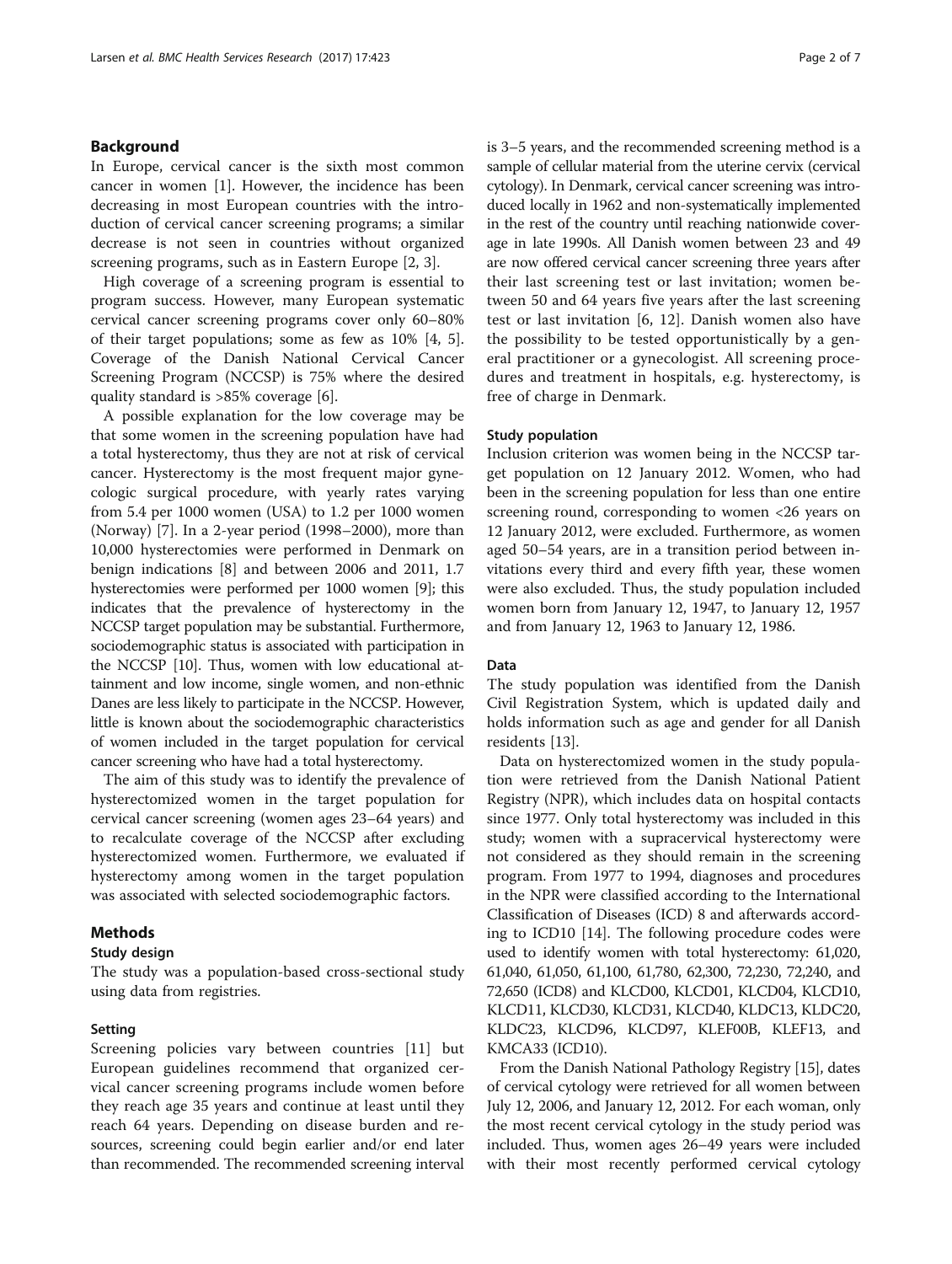<span id="page-2-0"></span>during the period July 12, 2008, to January 12, 2012, and women between 55 and 64 years were included with their most recent cervical cytology between July 12, 2006, and January 12, 2012.

From Statistics Denmark [\[16\]](#page-6-0), data on sociodemographic characteristics of the study population by the end of 2012 were obtained. Several variables were included: Educational level was defined as low  $(\leq 10 \text{ years})$ , middle (11–15 years) and high (>15 years). Occupation was classified as 1) employed, 2) self-employed or chief executive, 3) unemployed or receiving supplementary benefits other than social welfare, 4) retired, 5) social welfare recipient and 6) other. Marital status was categorized as married/cohabiting and single. Ethnicity was categorized as Danish, immigrant and descendant (a person born to an immigrant or to a parent with foreign citizenship). Annual disposable income (income deducted taxes, interest charges) was used as an income measure.

Based on tertiles and rounded off to the nearest 100 Euros, disposable annual income was categorized as low (<22,300 Euros), middle (22,300–31,500 Euros) and high (≥31,500 Euros). We linked data using the civil registration number, assigned to all Danish residents [[14\]](#page-6-0).

## Analyses

Coverage is defined as the proportion of women in the target population tested at least once within the recommended screening interval. The target population is defined as all women in the age group comprised by the screening program. Thus, women were defined as covered by the NCCSP if they were registered in the Danish National Pathology Registry with at least one cervical cytology within the last 3.5 years (ages 26–49 years) or 5.5 years (ages 55–64 years), allowing for a 6-month delay for cervical cytology. Coverage of the screening program was calculated as follows:

Table 1 Characteristics of the study population in age groups 26-49 and 55-64 years

|                                          | 26-49 years n (%) | 55-64 years n (%) |
|------------------------------------------|-------------------|-------------------|
| Study population                         | 884,489           | 353,518           |
| Hysterectomized                          | 19,644 (2.2)      | 42,179 (11.9)     |
| Women tested within screening interval a | 684,133 (77.4)    | 257,050 (72.7)    |
| Marital status                           |                   |                   |
| Married/Cohabiting                       | 483,401 (54.7)    | 235,460 (66.6)    |
| Divorced/widowed                         | 100,731 (11.4)    | 85,142 (24.1)     |
| Single                                   | 300,357 (34.0)    | 32,916 (9.3)      |
| Education                                |                   |                   |
| $\leq$ 10 years                          | 134,952 (16.0)    | 107,752 (30.9)    |
| $11-15$ years                            | 611,902 (72.5)    | 223,740 (64.1)    |
| $> 15$ years                             | 97,637 (11.6)     | 17,524 (5.0)      |
| Occupation                               |                   |                   |
| Employed                                 | 653,164 (77.8)    | 211,680 (71.7)    |
| Self-employed and chief executive        | 42,699 (5.1)      | 18,029 (6.1)      |
| Unemployed/receiving benefits b          | 65,986 (7.9)      | 8743 (3.0)        |
| Retired                                  | $\subset$         | 39,198 (13.3)     |
| Social welfare recipients                | 40,119 (4.8)      | 3922 (1.3)        |
| Others                                   | 37,919 (4.5)      | 13,854 (4.7)      |
| Disposable income                        |                   |                   |
| < 22,300€                                | 245,513 (28.0)    | 120,596 (34.1)    |
| 22,300-31,500€                           | 318,298 (36.3)    | 114,458 (32.4)    |
| ≥ 31,500€                                | 312,837 (35.7)    | 118,203 (33.5)    |
| Ethnicity                                |                   |                   |
| Danish                                   | 757,325 (85.6)    | 330,545 (93.5)    |
| Immigrant                                | 119,130 (13.5)    | 22,463 (6.4)      |
| Descendant                               | 8034 (0.9)        | 510(0.1)          |

<sup>a</sup> Danish women aged 26–49 are recommended to be tested every third year; women aged 55–64 every fifth year b Including maternity leave, sick leave, disability pension

<sup>c</sup> No data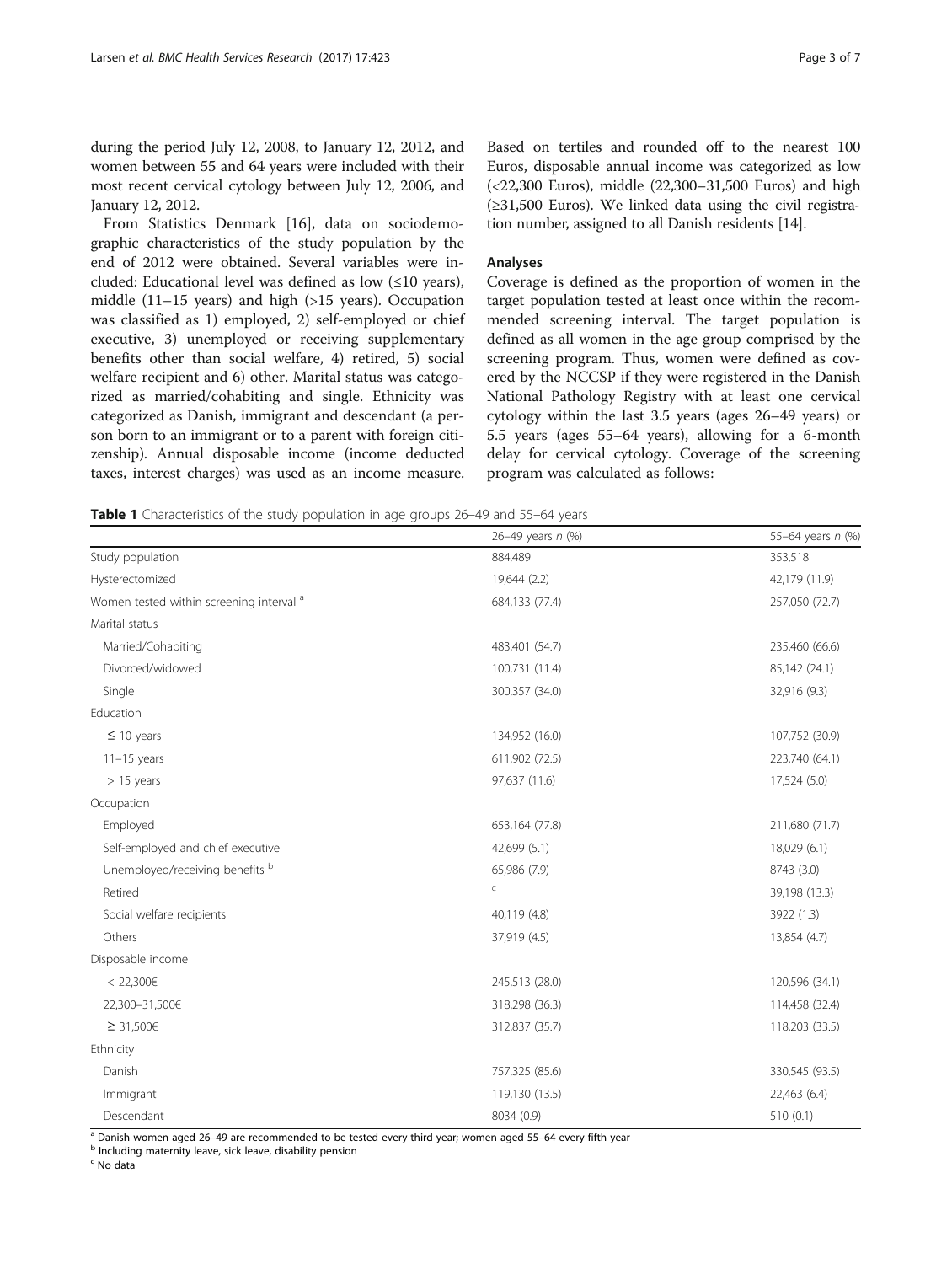<span id="page-3-0"></span>

Where  $\Delta t$  is the screening interval from July 12, 2008, to January 12, 2012, for women between 26 and 49 years and from July 12, 2006, to January 12, 2012, for women between 55 and 64 years.

The recalculated coverage excluded women from the target population who had undergone total hysterectomy.

To test the differences between the total coverage and the recalculated coverage in two independent samples, a two-sample z-test of the difference between the proportion of covered hysterectomized women and the proportion of covered non-hysterectomised women were carried at each age. The threshold of significance was adjusted for the total of 34 tests (24 for ages 26–49; 10 for ages 55–64) using the Bonferroni method. Likewise, confidence intervals at each age were determined with this method of correction for multiple comparisons. Sensitivity analyses were conducted excluding immigrants and immigrants and descendants to qualify if there may be missing data on hysterectomy among women with other origin than Danish.

A logistic regression model was used to analyze the association between having had a total hysterectomy and sociodemographic factors in the two age groups: 26–49 years (3-year screening interval) and 55–64 years (5-year screening interval). These analyses were also performed adjusting for age as a continuous variable within each age group and the categorical variables ethnicity, marital status, education, occupation and disposable income. Results are presented as odds ratios (ORs) with 95% confidence intervals (CIs). Statistical analyses were conducted using STATA version 12 (STATA Copr., College Station, Tex, USA).

### Results

Among the women with a three year screening interval (26–49 years), a total of 884,489 women were identified as the target population of the NCCSP on January 12, 2012 (Table [1](#page-2-0)). Of these, 19,644 had a total hysterectomy. Thus, the prevalence of total hysterectomy in the young target population was 2.2% (Table [1](#page-2-0)).

Among the women with a five year screening interval (55–64 years), a total of 353,518 were identified as the target population of the NCCSP on January 12, 2012 and 42,179 women were hysterectomized. The prevalence of hysterectomy among the oldest age group was 11.9% (Table [1](#page-2-0)).

#### Coverage of the cervical cancer screening program

In the youngest age group, 684,133 had a cervical cytology performed, leaving the total coverage in this age group to be 77.4%. Among women with a five year



screening interval, 257,050 women had a cervical cytology, thus the total coverage was 72.7% (Table [1\)](#page-2-0).

Excluding the women with total hysterectomy, the recalculated coverage was 78.2% in the young age-group and 79.4% in the oldest age-group. As illustrated in Fig. 1, the overall pattern of coverage was similar with or without the women with total hysterectomy in the target population,



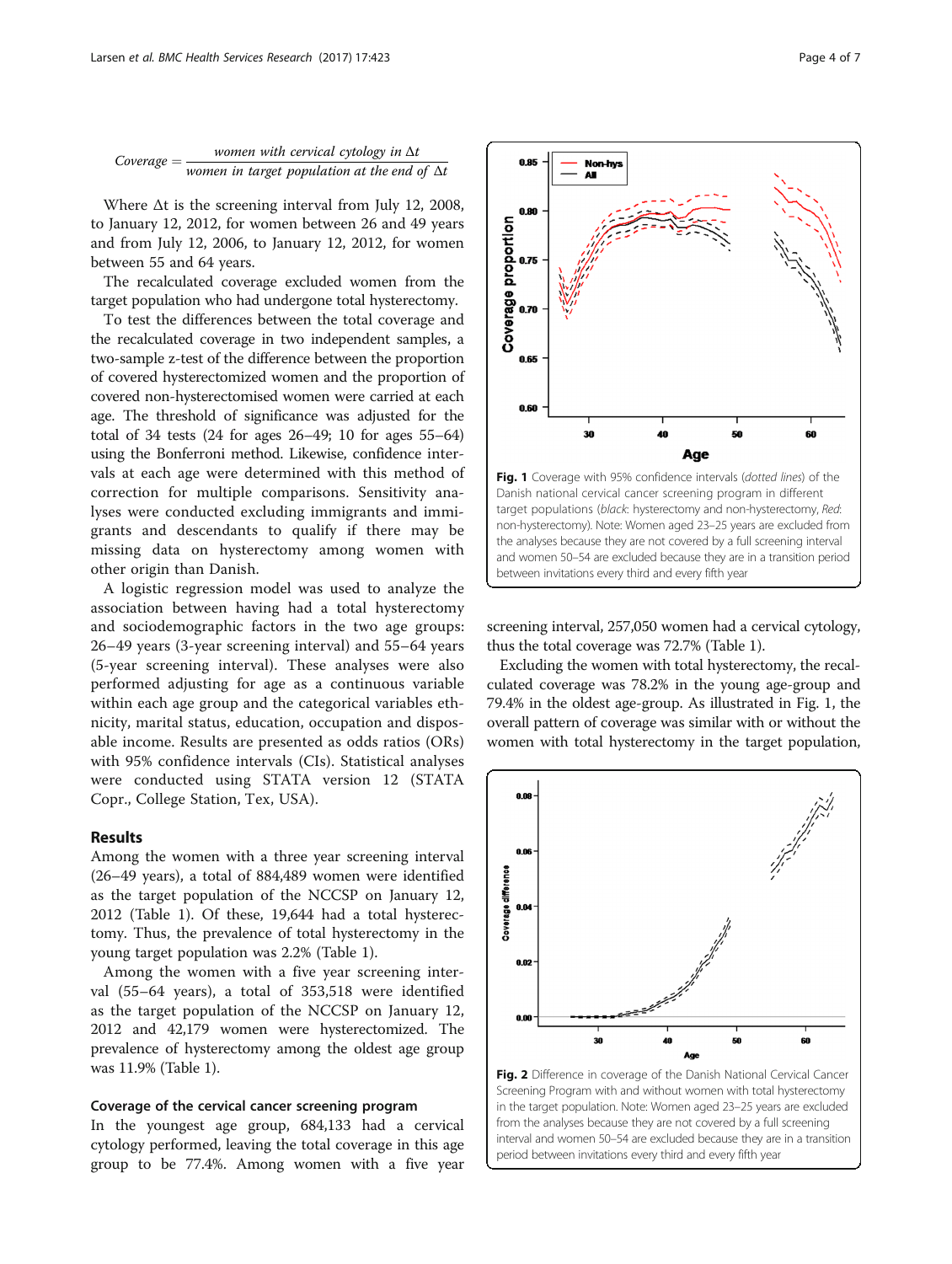both showing the lowest coverage among the youngest women and among women above 60 years.

The effect of excluding women with total hysterectomy was statistically significant from the age 33 years. Recalculating the coverage did not result in coverage higher than 82.7% at any age (Fig. [1\)](#page-3-0). As illustrated in Fig. [2,](#page-3-0) the difference between the total coverage and the recalculated coverage increased with age, reaching its maximum of 8 % points for the oldest women (Fig. [2](#page-3-0)).

Sensitivity analysis was conducted excluding first immigrants then both immigrants and descendants. Both showed a slight increase in overall coverage but the absolute difference in coverage was no altered.

## Association between hysterectomy and sociodemographic factors

In both age groups, women with higher income compared to the lowest tertile (ORyounger: 0.72 (95% CI: 0.68–0.75)  $OR_{\text{older}}$ : 0.88 (95% CI: 0.85–0.91)) and women with higher education compared to women with less than 10 years of

schooling (OR<sub>younger</sub>: 0.35 (95% CI: 0.33-0.39) OR<sub>older</sub>: 0.60 (95% CI: 0.56–0.64)) were less likely to have had a total hysterectomy (Table 2). Immigrants or descendants were less likely to have had a total hysterectomy than ethnic Danes in both age groups. For women aged 26–49 years, the OR was 0.47 (95% CI: 0.44–0.51) for immigrants and 0.46 (95% CI: 0.31–0.67) for descendants. Among women aged 55–64, the ORs were 0.64 (95% CI: 0.60–0.68) and 0.76 (95% CI: 0.52–1.10), respectively. Regarding material status and occupation there was no clear association with total hysterectomy (Table 2).

## **Discussion**

This study elaborated on the significance of total hysterectomy in a cervical cancer screening population. As expected, excluding women with total hysterectomy from the target population had the greatest effect on coverage among the older women for whom the coverage increased from 72.7 to 79.4%. Even though the effect of excluding women with total hysterectomy increased with

Table 2 Unadjusted and adjusted odds ratios (ORs) with 95% confidence intervals (CIs) for association between sociodemographic factors and having had a hysterectomy in age groups 26–49 and 55–64 years

|                                   | 26-49 years            |                       | 55-64 years            |                        |
|-----------------------------------|------------------------|-----------------------|------------------------|------------------------|
|                                   | Unadjusted             | Adjusted <sup>a</sup> | Unadjusted             | Adjusted <sup>a</sup>  |
| Marital status                    |                        |                       |                        |                        |
| Married/Cohabiting                | $1$ (ref)              | $1$ (ref)             | $1$ (ref)              | $1$ (ref)              |
| Divorced/widowed                  | $1.81(1.75 - 1.87)$    | $1.27(1.22 - 1.32)$   | $1.05(1.02 - 1.07)$    | $0.99(0.97 - 1.02)$    |
| Single                            | $0.45(0.44 - 0.47)$    | $0.68(0.66 - 0.72)$   | $0.62$ (0.59-0.64)     | $0.66$ $(0.63 - 0.70)$ |
| Education                         |                        |                       |                        |                        |
| $\leq 10$ years                   | $1$ (ref)              | $1$ (ref)             | $1$ (ref)              | $1$ (ref)              |
| $11-15$ years                     | $0.58(0.56 - 0.60)$    | $0.70(0.67 - 0.72)$   | $0.79(0.78 - 0.81)$    | $0.89(0.86 - 0.91)$    |
| $> 15$ years                      | $0.20(0.19 - 0.22)$    | $0.35(0.33 - 0.39)$   | $0.44(0.42 - 0.47)$    | $0.60$ $(0.56 - 0.64)$ |
| Occupation                        |                        |                       |                        |                        |
| Employed                          | $1$ (ref)              | $1$ (ref)             | $1$ (ref)              | $1$ (ref)              |
| Self-employed and chief executive | $1.04(0.98 - 1.11)$    | $0.87(0.81 - 0.93)$   | $0.88(0.83 - 0.92)$    | $0.93(0.88 - 0.98)$    |
| Unemployed/receiving benefits b   | $0.64$ $(0.60 - 0.68)$ | $0.96(0.89 - 1.04)$   | $0.99(0.92 - 1.06)$    | $0.97(0.92 - 1.06)$    |
| Retired                           | $\subset$              | $\subset$             | $1.45(1.41 - 1.50)$    | $1.13(1.08 - 1.17)$    |
| Social welfare recipients         | $1.18(1.10 - 1.25)$    | $1.27(1.17 - 1.37)$   | $0.73(0.65 - 0.82)$    | $0.87(0.77 - 0.98)$    |
| Others                            | $0.70(0.64 - 0.76)$    | $1.00(0.90 - 1.10)$   | $0.94(0.89 - 0.99)$    | $0.92$ $(0.86 - 0.98)$ |
| Disposable income                 |                        |                       |                        |                        |
| < 22,300€                         | $1$ (ref)              | $1$ (ref)             | $1$ (ref)              | $1$ (ref)              |
| 22,300-31,500€                    | $1.15(1.11 - 1.19)$    | $0.94(0.89 - 0.98)$   | $0.87(0.85 - 0.89)$    | $1.03(1.00 - 1.07)$    |
| ≥ 31,500€                         | $1.02(0.99 - 1.06)$    | $0.72$ (0.68-0.75)    | $0.67(0.56 - 0.68)$    | $0.88(0.85 - 0.91)$    |
| Ethnicity                         |                        |                       |                        |                        |
| Danish                            | $1$ (ref)              | $1$ (ref)             | $1$ (ref)              | $1$ (ref)              |
| Immigrant                         | $0.41(0.39 - 0.44)$    | $0.47(0.44 - 0.51)$   | $0.57(0.54 - 0.60)$    | $0.64(0.60 - 0.68)$    |
| Descendant                        | $0.19(0.13 - 0.26)$    | $0.46(0.31 - 0.67)$   | $0.66$ $(0.48 - 0.90)$ | $0.76$ $(0.52 - 1.10)$ |

<sup>a</sup> Adjusted for age, marital status, education, occupation, income and ethnicity

<sup>b</sup> Including maternity leave, sick leave, disability pension

<sup>c</sup> No observations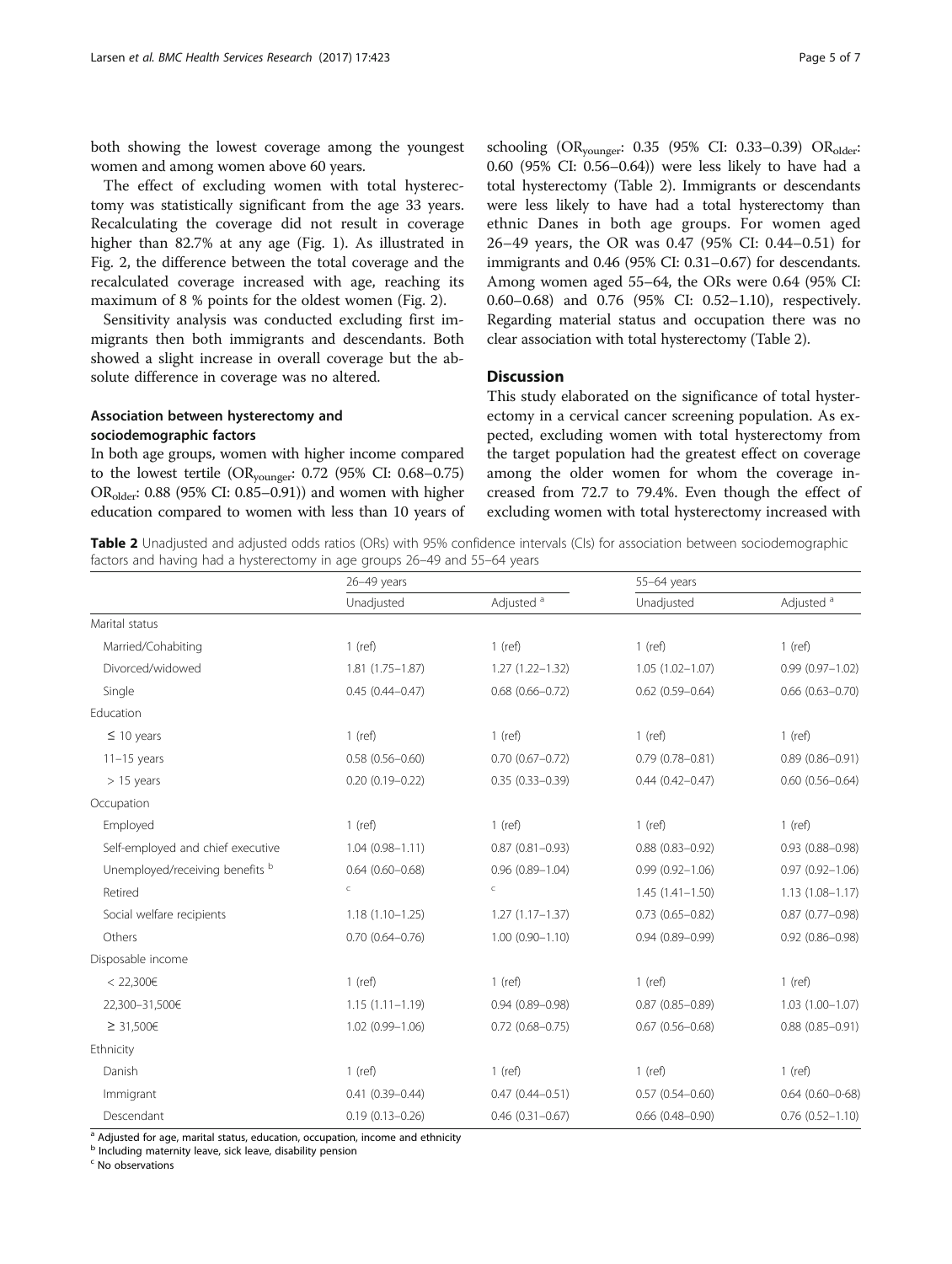age, recalculating the coverage did not result in coverage higher than 82.7% at any age. In addition, our study showed that within the target population for cervical cancer screening, social and cultural differences were associated with having had a total hysterectomy. Women with higher socioeconomic status (higher education and higher disposable income) had lower odds of being hysterectomized compared to other women. Also, immigrants and descendants had lower odds of being hysterectomized compared to ethnic Danes.

A major strength of this study was the register-based design, minimizing the risk of both selection and information bias. Women with a total hysterectomy were identified according to the NPR. The validity of total hysterectomies reported in NPR was studied in 1998–2000, showing a 99.8% agreement between medical records and the NPR [\[8\]](#page-6-0). To reach that level, coding practice has become increasingly better since the establishment of the NPR in 1977. Thus, we may not have captured all hysterectomies, especially among the elderly women. In addition, the oldest women in the target population of this study were 31 years when the NPR was established; accordingly we have not included hysterectomies performed before 1977. Thus, our estimates of total hysterectomy must be considered as minimum estimates, especially among the older women. The number of reported hysterectomies among immigrant may be underestimated since we have no data on hysterectomies in their native countries. However, the prevalence of total hysterectomy among immigrants is similar to that of descendants, who have lived their whole life in Denmark. Further, sensitivity analyses showed that it did not alter the difference in coverage when either immigrants or immigrants and descendants were excluded. Data from the Danish Pathology Register have been proven to be valid [\[15\]](#page-6-0), thus minimizing misclassification in relation to screening coverage. Finally, data on socioeconomic characteristics retrieved from Statistics Denmark are all high quality variables with very few missing values (ranging from zero on ethnicity to 9% on occupation in our data).

Our results are in line with the Danish Glostrup Study which also showed that having a hysterectomy was associated with low sociodemographic status in the general female population [\[17](#page-6-0)]. A Canadian study [\[18](#page-6-0)] showed that the proportion of women with hysterectomy was higher among women with lower income and lower educational level.

Furthermore, coverage of the cervical cancer screening program in the Canadian study increased by 7–25% (depending on region, income, and educational level) when women with total hysterectomy were not included in the target population. Our results indicate a smaller effect of excluding hysterectomies in a Danish setting; this is consistent with a recent Danish study showing an increase in coverage from 76 to 79% after exclusion of women with total hysterectomy [\[19](#page-6-0)]. Nevertheless, our data support the importance of taking hysterectomy into account both when calculating the coverage of the NCCSP and when analyzing associations between sociodemographic characteristics and coverage of and participation in the NCCSP.

In the Norwegian screening program for cervical cancer, the target population is defined as women in the screening age group (23–69 years), excluding those who have had a total hysterectomy [\[20\]](#page-6-0). This specification could also be applied in Denmark and would give a more accurate estimate of NCCSP coverage.

## Conclusion

Excluding women with total hysterectomy from the target population significantly increased the coverage for women in the age-group 55–64 years, but did not seem to be a plausible explanation for the low coverage among the young women in the Danish NCCSP. Further, coverage among women older than 60 years also remain lower than desired. Therefore, public health interventions aimed at improving the acceptability and accessibility of the program still need to be considered.

#### Abbreviations

CI: Confidence interval; NCCSP: National Cervical Cancer Screening Program; NPR: The Danish National Patient Registry; OR: Odds ratio; ICD 8/10: International Classification of Diseases version 8/10

#### Acknowledgements

We would like to acknowledge statistician Leslie Foldager for assisting with data analyses.

#### Funding

The study was funded by Central Denmark Region Research Foundation for Health Science. The funding source did not influence the research process or the results presented.

#### Availability of data and materials

According to Danish law, data can only be made available by contacting the authors.

#### Authors' contributions

The conception and design of the study was formed by BA and MBL. The latter performed all data analysis and drafted the manuscript. EM participated in designing the study and interpreting the data. UJ and HS contributed with important insights regarding gynecological and pathological matters. All authors participated in reviewing the manuscript critically for important intellectual content and approved the final version to be published.

#### Competing interests

The authors declare that they have no competing interests.

Consent for publication Not applicable.

## Ethics approval and consent to participate

The study was approved by the Danish Data Protection Agency (j.no: 2007– 58-0010 /1–16–02-110-14). According to Danish legislation and the Central Denmark Region Committees on Biomedical Research Ethics, the study did not require further ethical approval. The same institutions waiver patient consent when using register data.